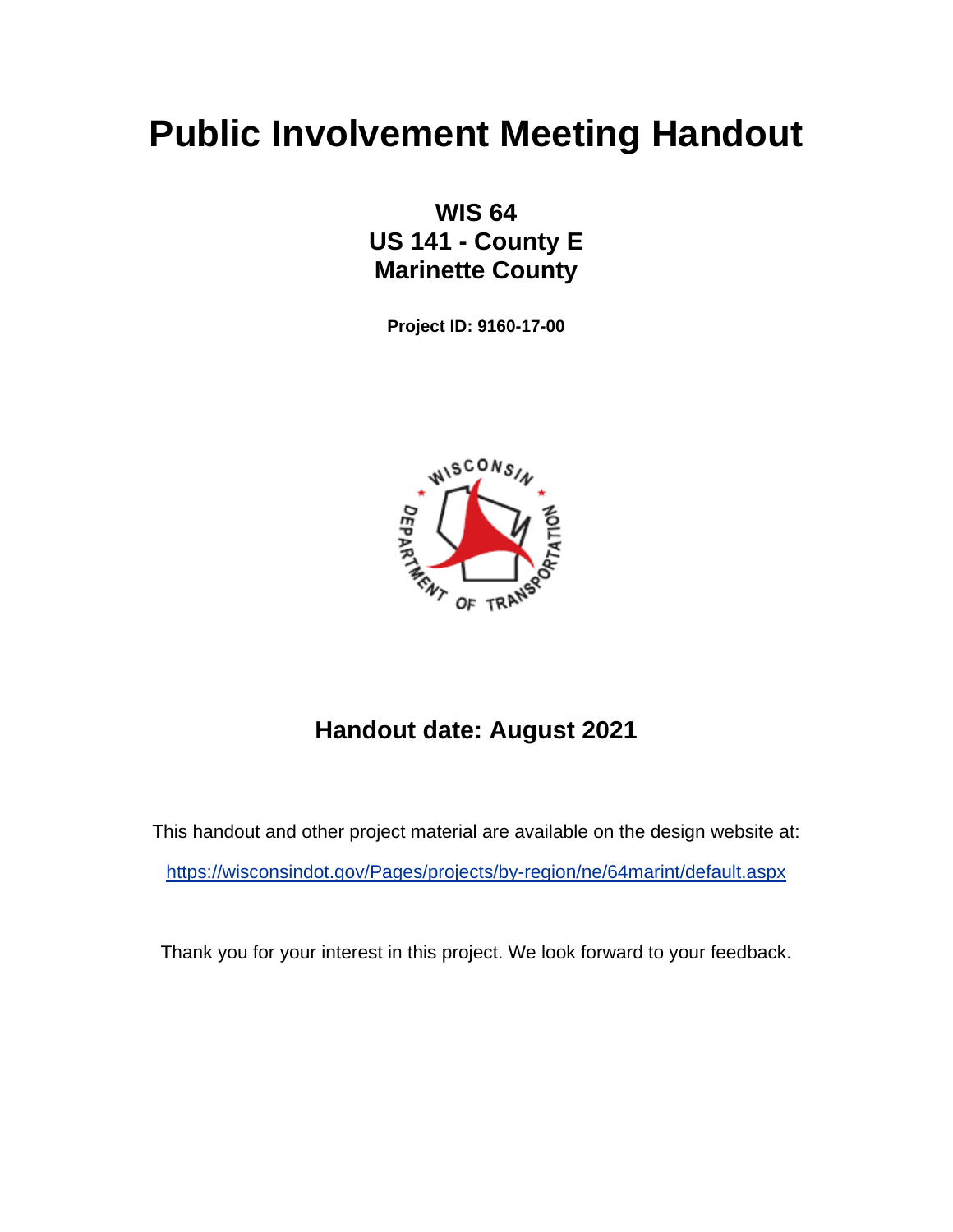### **Purpose of the meeting**

The Wisconsin Department of Transportation (WisDOT) is seeking public feedback and input on the identified needs and proposed improvements along WIS 64 from just east of US 141 to County E in Marinette County. We appreciate your input and encourage you take a moment to review the project information and provide comment.

#### **Project information**

WisDOT is proposing to improve 10.3 miles of WIS 64 by placing a new surface on the existing roadway. This will address the deteriorating surface of the existing roadway, extend the pavement life of the roadway and provide an improved all-weather riding surface.

Proposed improvements include:

- Milling 1 inch of the existing pavement and overlaying with 2 inches of asphaltic pavement
- Widening paved shoulders from 3-foot to 5-foot width
- Installation of centerline and shoulder rumble strips
- Guardrail replacement at the Little Peshtigo River Bridge (B-38-130)
- Replacement of the existing box culvert (C-38-813) located approximately 1,100 feet west of County Q
- Culvert replacements at eight locations
- Curb and gutter replacement at the County W intersection
- Resurfacing the Park-and-Ride facility adjacent to the County W intersection



#### **WIS 64 (US 141 – County E) Location Map**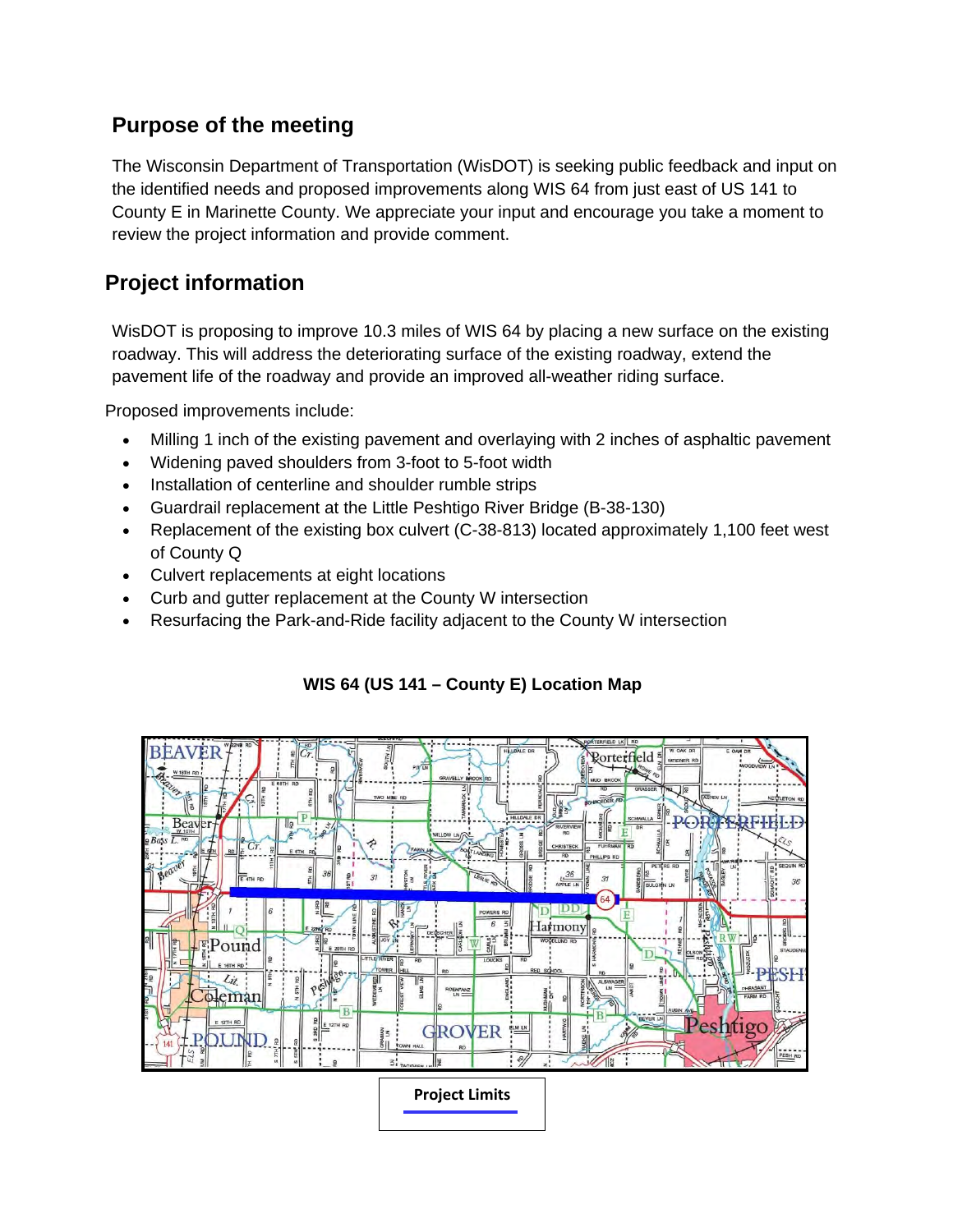#### **Proposed schedule and traffic impacts**

Construction is scheduled for 2023.

A two- to three-week detour will be required during work at existing box culvert C-38-813. The detour route will be along US 141 and County P.

For the remainder of the project, the work will take place under traffic with the roadway reduced to a single lane within the work zone with flagging operations. Two lanes of traffic will be maintained when no construction work is taking place.

#### **Right-of-way Impacts**

Temporary limited easements (TLEs) will be necessary for the work at the box culvert C-38-813. If your property will be impacted by this project, a member of our real estate department will contact you.

#### **Project update/next steps**

- Local Officials Meeting **August 2021**
- Public Involvement Meeting and August 2021
- Final plans **August 2022**
- Construction currently scheduled Summer/Fall 2023

## **In This Together program for businesses**

WisDOT recognizes businesses located in work zones have special needs. It's critical that customers have access to businesses and that they continue to visit them, regardless of any road work inconvenience. WisDOT's In This Together program is offered to business and community leaders as an idea source as they plan for road construction in their area.

- Specially designed 'Guide for Businesses' to succeed during a highway construction project, includes information on:
	- o Planning ahead
	- o Staying informed
	- o Keeping customers informed
	- o Tips for businesses
- Case studies that demonstrate techniques that have been successfully used in communities throughout Wisconsin.
- Promotional samples showing a variety of examples of how businesses have promoted their businesses during construction.
- The In this Together website is available at [https://wisconsindot.gov/together.](https://wisconsindot.gov/together)

During construction, temporary signing for business will be available. While signing and other marketing/advertising during the construction is up to the business, WisDOT encourages businesses to use the resources above to assist them with planning for construction before the construction begins.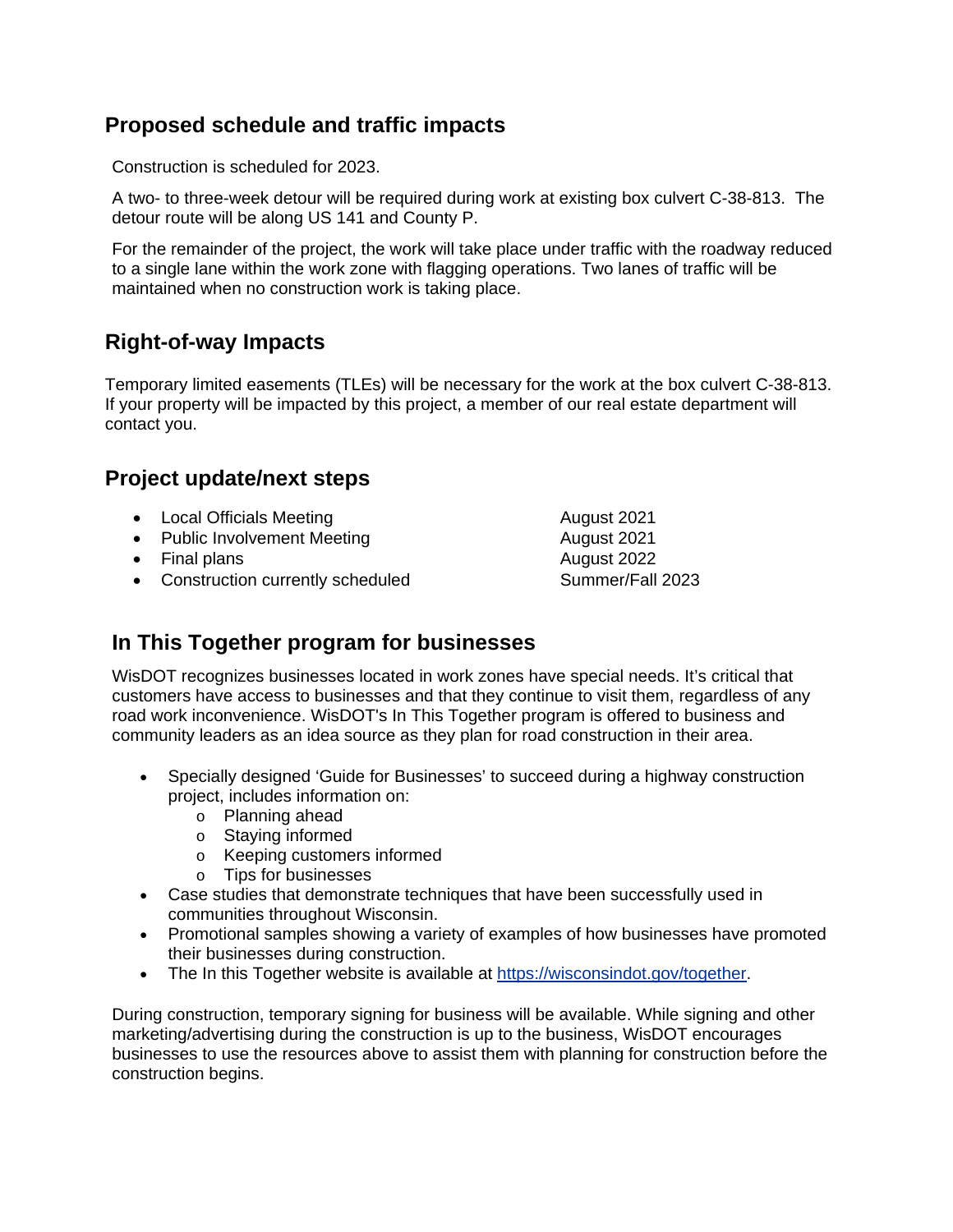#### **Public input/comments**

- 1. Fill out the comment form attached to this document and mail to WisDOT
- 2. Email comments or questions to the contacts listed below.
- 3. Call any of the contacts below

Your comments assist us in developing a project that will serve the needs of the traveling public as well as the needs of the local community. Your input is welcome and appreciated throughout the design process.

For more information, please contact:

Matt Ternes, P.E. Wisconsin Department of Transportation 944 Vanderperren Way Green Bay, WI 54304 920-366-3028 [Matthew.Ternes@dot.wi.gov](mailto:Matthew.Ternes@dot.wi.gov)

John Spielmacher, P.E. Wisconsin Department of Transportation 944 Vanderperren Way Green Bay, WI 54304 920-492-0134 [John.Spielmacher@dot.wi.gov](mailto:john.spielmacher@dot.wi.gov)

This handout and other items are available on the design website at:

<https://wisconsindot.gov/Pages/projects/by-region/ne/64marint/default.aspx>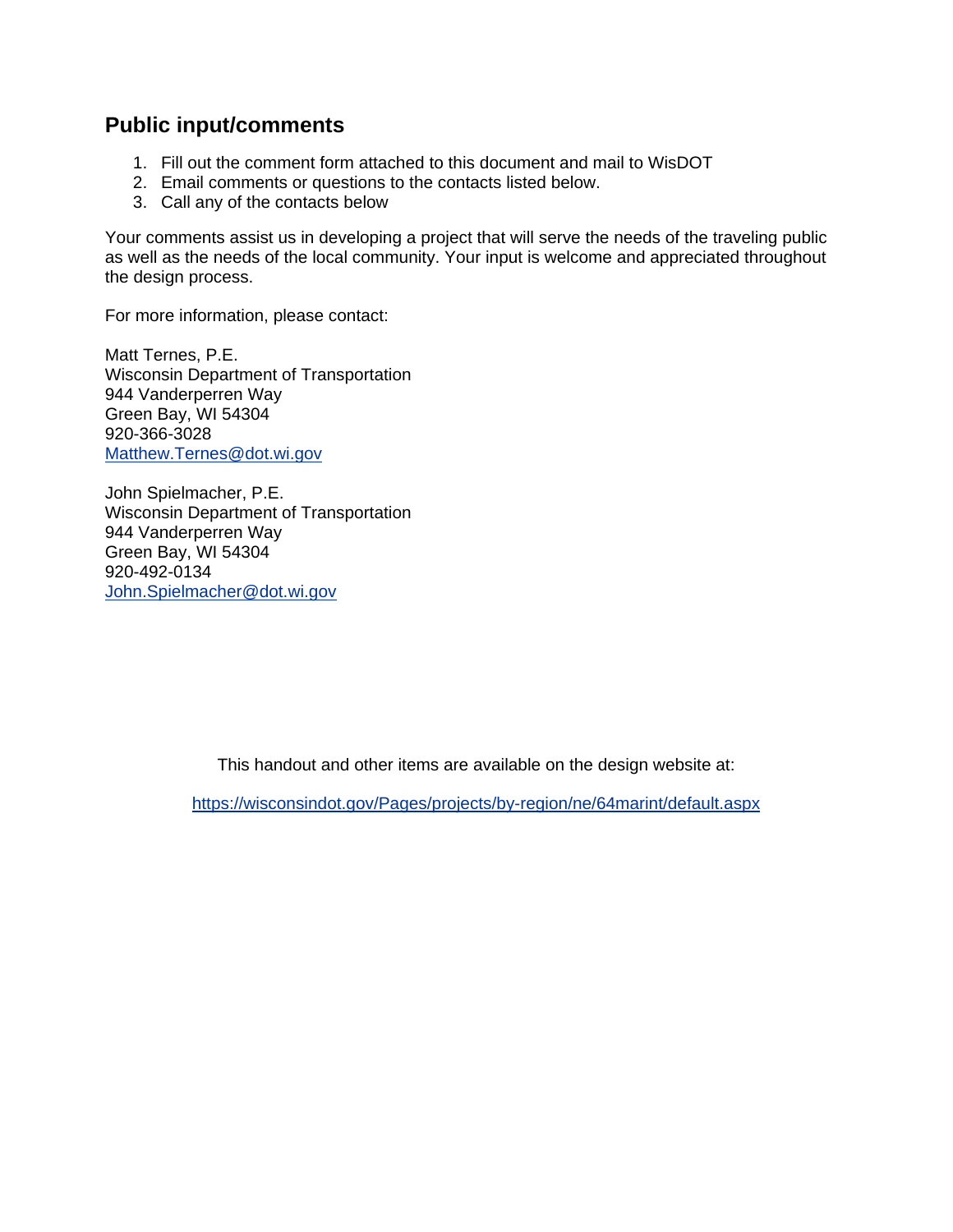

## **Public Involvement Meeting Comment Form**

Project ID 9160-17-00 WIS 64 USH 141 – County E Marinette County

August 2021

Please mail comment form to address on the back of this sheet. Comments can also be e-mailed to [Matthew.Ternes@dot.wi.gov.](mailto:Matthew.Ternes@dot.wi.gov) Please provide comments by the end of September 2021 to be considered during the design process. Your comments assist us in developing a project that will serve the needs of the traveling public as well as the needs of the local community. Your input is welcome and appreciated throughout the design process.

Name: \_\_\_\_\_\_\_\_\_\_\_\_\_\_\_\_\_\_\_\_\_\_\_\_\_\_\_\_\_\_\_\_\_\_\_\_\_\_\_\_\_\_\_\_\_\_\_\_\_\_\_\_\_\_\_\_\_\_\_\_\_

Address:

Daytime Phone Number (optional): *\_\_\_\_\_\_\_\_\_\_\_\_\_\_\_\_\_\_\_\_\_\_\_\_\_\_\_\_\_\_\_\_\_\_\_\_\_\_\_*

Email Address (optional): *\_\_\_\_\_\_\_\_\_\_\_\_\_\_\_\_\_\_\_\_\_\_\_\_\_\_\_\_\_\_\_\_\_\_\_\_\_\_\_\_\_\_\_\_\_\_\_*

Please Print Comments (attach additional sheets if necessary):

#### **Thank you for sharing your comments with us!**

**Please reply and return within 30 days**

#### **Note: This is a self mailer – fold and return postage paid**

*The information in this document including names, addresses, phone numbers, e-mail addresses, and signatures is not confidential, and may be subject to disclosure upon request, pursuant to the requirements of the Wisconsin Open Records Law, Sections 19.31 – 19.39 of the Wisconsin Statutes.*